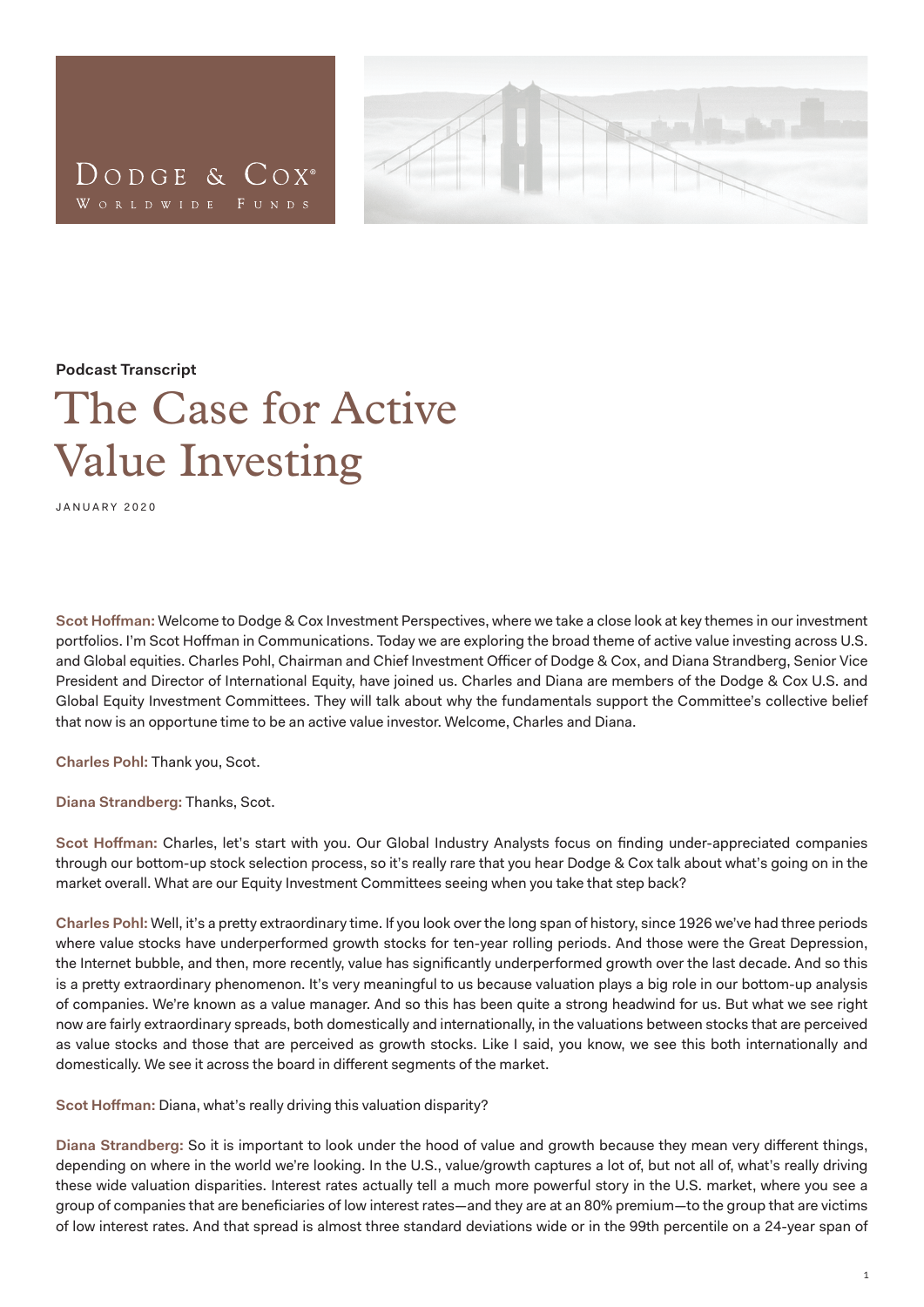time. Internationally, value/growth really does capture the wide disparities that we're seeing in the market, where growth is at an 85% premium to value, over three standard deviations wide, and again in the 99th percentile. Growth in the U.S. is really much more around technology and Internet companies. Growth internationally is around companies that are viewed as safe havens in an uncertain global world. Consumer Staples is the biggest overweight in the international growth benchmark, for example. So we think that it's really important to be able to look at the world on a bottom-up basis so that you can start to see what's going on under the surface that's really driving what we consider to be extraordinary opportunities to lean in to value internationally and these companies that are suffering from low interest rates in the U.S.

**Scot Hoffman:** So there are differences between how value and growth are perceived in the U.S. versus outside the U.S. Could you explain that to us?

**Charles Pohl:** Yes, it is really important to understand the details of all of these situations, because you can make these sweeping statements like I opened with but the devil is in the details. And at the end of the day, you have to own individual stocks. So it's one of the reasons we remain very focused on our bottom-up research. If you look at what's going on domestically and internationally, as Diana referenced, it's a little different inside and outside the U.S. Part of it is, as Diana mentioned, due to what constitutes a growth stock outside the U.S. and inside the U.S. Outside the U.S., technology is a much smaller weighting in the indices and so there's actually not as many technology stocks to be in the growth side of the index. But the biggest disparity we see is within the U.S., the disparity between value and growth in terms of valuation is actually smaller than the disparity between companies that are sensitive beneficiaries of rising interest rates and those that are beneficiaries of falling interest rates. And historically, these two groups of stocks have traded roughly in the same valuation range. And then post-2010, they've moved out to increasingly wide spreads, and we see that as being investors looking really for bond substitutes. And the areas where the sectors that are viewed as bond substitutes tend to be Utilities, REITs, and the Consumer Staples. Interestingly, Utilities are actually mostly in the value indices and so are many of the REITs and the Consumer Staples stocks as well. So these are tagged as value stocks but we think relative to their fundamentals, the valuations are inflated. On the other side of the ledger, companies that benefit from rising rates, the Financials and some of the Industrials, some of the energy stocks, and these are almost all categorized as value stocks and they are selling now at extraordinary discounts relative to the marketplace.

**Scot Hoffman:** What's going on in Europe and elsewhere outside the U.S?

**Charles Pohl:** The situation in Europe is a little bit different. As Diana mentioned, it's more about the discrepancy between companies that are viewed as safe havens and those that are viewed as more risky.

**Diana Strandberg:** And unlike the U.S. growth benchmark, the international growth benchmark is led by Consumer Staples. And so you really do have this view about safe havens in an uncertain world. The irony now, we think, is that the valuation disparities are so wide that the concerns people have, we think, are more than baked into the low valuations we're seeing in value or the low interest rate victims' group, that you don't actually need the better outcomes, higher rates, for example, or a strong economy, for the returns to be attractive from here when investing in the companies in those cohorts.

**Scot Hoffman:** So the Dodge & Cox Worldwide Funds are overweight Financials and Energy—the victims, as you've described them. Charles, what are we seeing in certain financial services companies that others may be missing?

**Charles Pohl:** Well, I think post-2008 the banks have gone through quite an evolution, the U.S. banks. And not only are their valuations at multi-decade lows, but they've gone through a period of extensive restructuring. They've raised their capital ratios very substantially; they've raised their liquidity ratios very substantially. Credit costs have improved enormously and are now extremely low and non-performing loans are quite low. We also in the past have always seen a period of rapid loan growth precede credit issues, and loan growth post-2008 for the U.S. banks has been very restrained. So we don't really see looming credit issues for the banks. They have restructured themselves to a reasonable level of profitability. Valuations are low. A lot of costs post-financial crisis relating to litigation and fines and various regulatory issues have been dealt with and so those are now also in the rear-view mirror. And so we see relatively a good set of fundamentals going forward from here, combined with the exceptionally low valuations.

**Diana Strandberg:** You also have capital returns, so U.S. banks have been returning through dividends and importantly and increasingly through share repurchases, with the permission of the regulators after stringent stress tests.

**Scot Hoffman:** So why do we think U.S. banks are inexpensive today, given that earnings are at cyclical highs and there may be tailwinds actually already baked in? What's driving these valuations?

**Charles Pohl:** Well, I think there's an overhang of concern that dates from 2008 that has always been lurking in the back of the market's mind that you could have another credit crisis of some sort, although, as I pointed out, with very restrained loan growth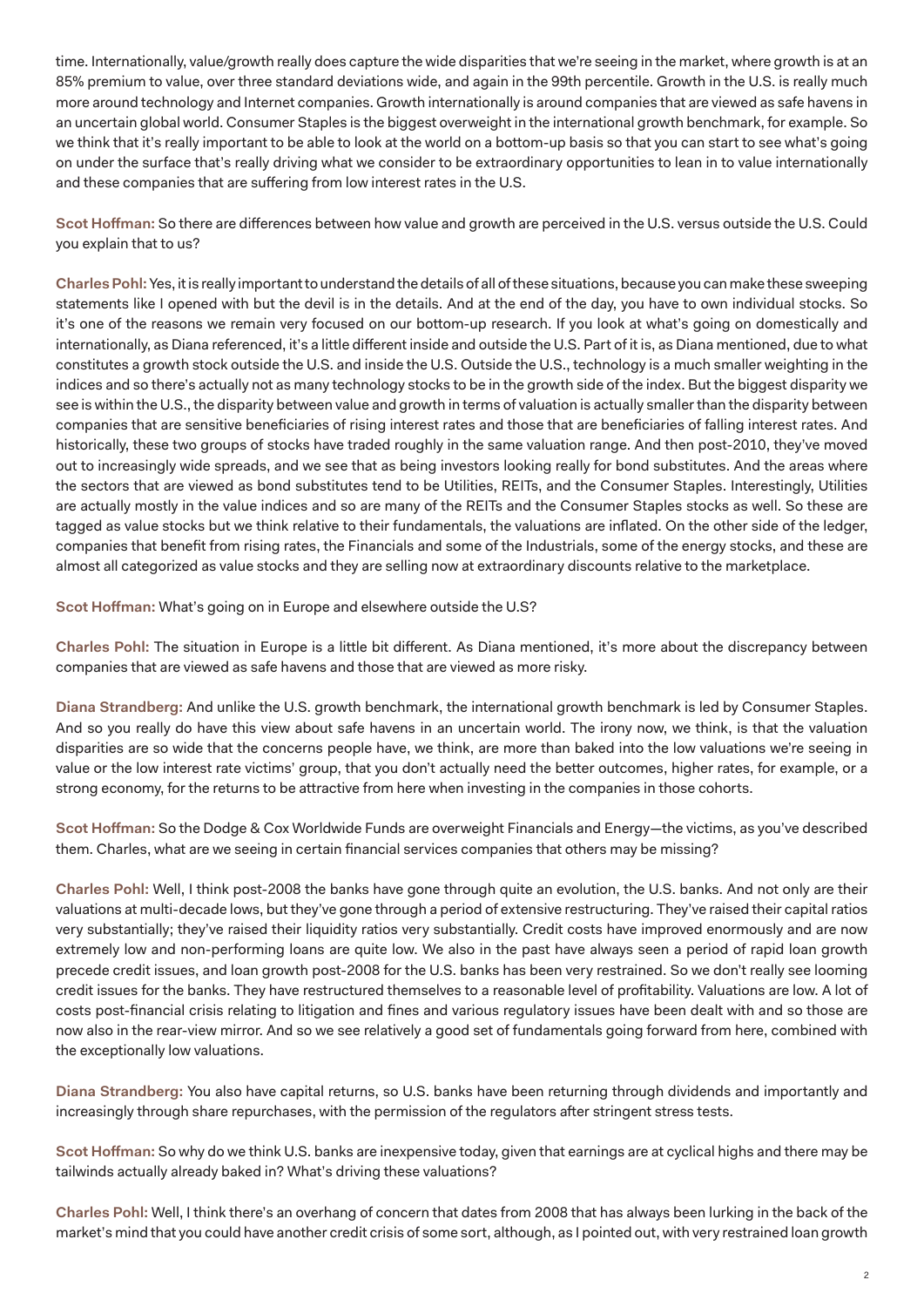in that period, we don't really see that, the kind of excesses that might lead to another credit crisis. And with the capital liquidity ratio so strong among the major banks, we don't think that they're as vulnerable, even if you did have a credit issue. There are concerns that the economy may be slowing, but I think the biggest thing that has hung over their heads is the very low level of interest rates, and that makes it difficult for the banks in a few different ways. One, it is harmful to the net interest margins of a number of banks. Two, it signals the flat yield curve that you had last summer and the low rates I think were manifestations of a concern that the economy might be weaker and that might lead to increased credit costs. And then the other thing is not even really something that affects the banks so much but it affects the other companies in the index, and it affects some of the whole value growth dynamic as well—is that when you lower interest rates, the value of earnings out in the distant future becomes higher relative to a company that has earnings in the current period. So lower interest rates tend to inflate the multiples of stocks that already have high P.E. ratios that are discounting a rapid rate of growth in earnings. Because those earnings are far out in the future, you have a lower discount rate applied to them and so they become more valuable. And the banks are trading at low multiples so they don't benefit from that the same way that, say, you know, a high-tech growth company might benefit from that. So that's been a drag on them, a drag on value stocks in general.

**Scot Hoffman:** Diana, let's turn to Europe. The case with European Financials is quite different from the U.S. Would you talk us through that?

**Diana Strandberg:** Well, in contrast to the U.S., where earnings have really recovered for U.S. financials, European Financials earnings have crept up but really have not recovered. And in fact, investors are worried that these are broken businesses, given low rates, given sluggish growth, and you see that expressed in absolute and relative valuations that are back at global financial crisis levels on a variety of metrics. But here's what's going on with the actual businesses. So the perception is they're broken businesses and the reality is similar to the U.S. financials: they have significantly repaired their balance sheets with double or triple the capital levels, higher quality capital, much improved funding models and liquidity levels, a vastly improved asset quality, and a rationalization of the business into more focused businesses, so restructuring, cutting costs, and also shedding assets that are capital hungry. And we're at a point now where actually the earnings quality we think is quite high, and the companies are at the beginning of being able to distribute significant amounts of capital back to shareholders.

**Scot Hoffman:** So what do we need for perception to change and for these investments to work out over time?

**Diana Strandberg:** I think ultimately, investors will recognize that earnings and ROEs are improving. Now they have been improving. It's been at a slow and incremental pace and it could continue at a slow and incremental pace. But even against the headwind of low rates these metrics have been improving. So I think it will be a recognition and in fact, when we look at what's really driven the share prices, it has been a P.E. contraction, so valuation contraction, not a fundamentals deterioration. And we think ultimately the improved fundamentals will be recognized by the market. So far, from the summer, where we hit a very low point in valuations, so far, through the fourth quarter, valuations in share prices of European financials, in particular, have improved markedly.

**Scot Hoffman:** So do we need higher interest rates for these investments to work?

**Diana Strandberg:** Well, importantly, our analysts aren't embedding forecasts of rising rates in our financials holdings. So the earnings improvement and the ROE improvements are really driven largely by self-help and management action.

**Charles Pohl:** And we believe that the valuation spreads are so wide at this point that even if interest rates remain stable, there is an opportunity for these stocks to outperform.

**Scot Hoffman:** So it's easy to miss the opportunity if you're just thinking about value versus growth. Growth often is associated with technology stocks, but we actually like some technology companies. Where do we see the valuation opportunities there?

**Charles Pohl:** Well, you have to realize that with the technology stocks, oftentimes you don't see them trading at low multiples of book value, per se, which might be a traditional metric that we'd use for valuation. Because, you know, they in many cases lack the need to have large amounts of property, plant, and equipment that companies in many traditional industries have to have. We look for other places to find value. The strength of the business franchise, for example. We look for companies that have very defensible market positions, large market shares in growing markets, particularly where they generate a lot of free cash flow. You can take a look at a company like Alphabet, which is in our portfolio, and we believe that it meets all of these criteria: Very defensible market position, dominant in a number of markets, generates a lot of free cash flow, and if you model the thing out, you can model very attractive expected return for this stock, even though it's not trading at a particularly depressed multiple book value or P.E., you know, which might classify it as a traditional value stock.

**Diana Strandberg:** And I think this is really the benefit of doing bottom-up fundamental research, because we can go in and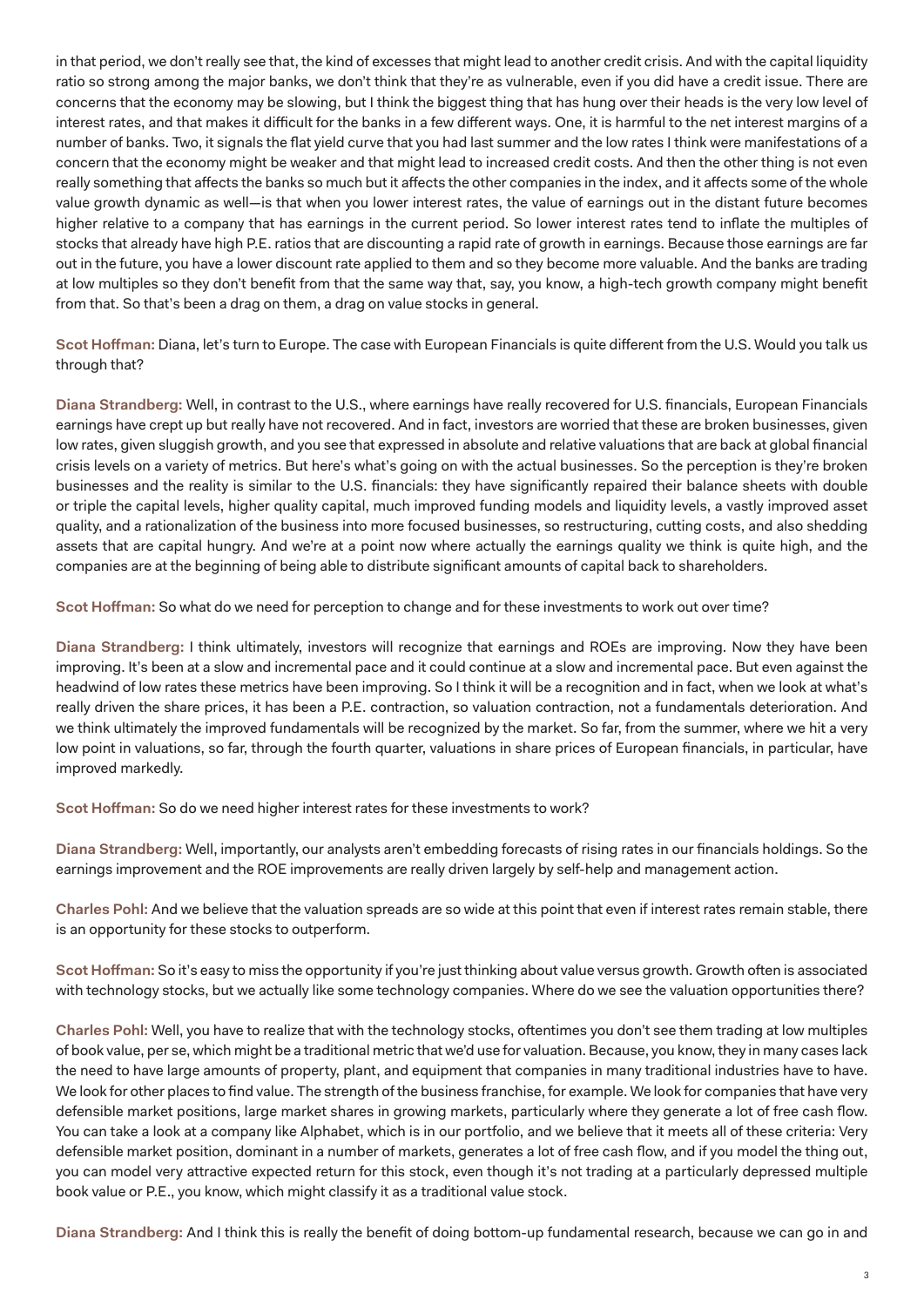look at what's embedded in the valuation. And Charles, as you mentioned, we look at a lot of different metrics. When we're looking at Alphabet, for example, we look at the sum of the parts. We can look at some of the component pieces, and we think we're able to invest in the underlying search, the core search business at a very attractive valuation, for example. And just looking at the headline numbers might obscure the underlying fundamental value or actually even financial value of the business.

**Scot Hoffman:** Diana, let's come back to the victims and spend a few minutes on Energy. What do you see as the opportunity there?

**Diana Strandberg:** Well, we have to start with valuation relative to the fundamentals of the business, and from a valuation standpoint, energy companies globally are trading at very low multiples relative to the global benchmark on an earnings and cash flow basis. And I think that reflects investors' concern about energy prices being lower for longer. We think that there are some reasons for oil prices, for example, to be stronger than investors might think when we look at supply and demand over the next three-to-five years. And in particular, there has been a significant decrease in the amount of investment in the industry, even adjusted for inflation, that points to the fact that we're not replacing depletion in this industry, as demand continues to grow. Now our analysts spend a lot of time on the ground meeting with company managements, oil ministers, industry experts to develop, we think, an insightful regional view of supply and demand, but also importantly, they're visiting individual oil fields to assess the operations and give themselves the ability to compare across companies to gain better insight into how individual managements are able to drive earnings and cash flow from their resources.

**Scot Hoffman:** Would you give us an example of a recent addition to the portfolio in the energy sector?

**Diana Strandberg:** So we started an investment in Hess this summer. We followed the company on a research basis for quite a long time, and we felt that the valuation had gotten to an attractive enough level to start an investment. And this is largely because they're making a significant investment in Guyana, and you're seeing the spending hit on the income statement as they're developing this resource. And we think there's the potential to generate significant free cash flow in the future. And to our way of thinking, this is really one of the advantages of having a long-term view, is that we can look past the short-term earnings pressure to really the long-term value of the asset they're developing and invest in the company when it's inexpensive because of this earnings pressure, and then get the benefit of that free cash flow in the future.

**Charles Pohl:** And, you know, their partner in that field was Exxon, in the field in Guyana. We think it's an extraordinary opportunity for them and is not fully reflected in the price that we see in the market today.

**Scot Hoffman:** So what you're both really saying is that this time is not different from those other three periods we talked about at the beginning. But why shouldn't investors just own the winners?

**Charles Pohl:** Starting valuation matters a lot in investing, and if we go back over the decades, we see at times when these valuation discrepancies have gotten very large that they tend to correct over time, and that the returns can be very attractive to someone who has the courage and the patience to invest in some of the lower valuation stocks when they're trading at a truly large discount to the market as a whole.

**Scot Hoffman:** The macro environment, I think, is part of the picture, as we've talked about here. Diana, how do our investment committees really think about the macro environment, and do we really need a robust economy for these ideas that we've talked about to play out?

**Diana Strandberg:** Well, we think a lot about the macro picture. Our analysts work hand-in-glove really with our fixed income team in a variety of aspects of our due diligence. Our fixed income team helps us understand what bond markets are pricing in in terms of interest rates and economic growth and currency, and our industry analysts, our corporate credit analysts, who are looking at the full stack of the balance sheet, not just the equity, and we think that helps us round out our views. However, it's an input. It's something that we're thinking about as a backdrop or the operating environment in which a company then is doing business. We would assert from valuation starting points today, these valuations are sufficiently low that a lot of macro pessimism is already really baked in. And so we don't think you need a robust macro environment for these investments to work. Consider when we talked about the Financials in the U.S. and in Europe, this significant capital return that we're getting as investors on top of actual fundamental improvement in the business. We talked about energy companies. Their dividend and share repurchase there is in the mid-single digits so still very healthy capital return levels and cash flow levels because of the capital discipline that they're displaying. And I'm bringing that up as the returns are coming from improvements that these managements have made in their businesses in the current environment. So we don't think that we need an improvement for these investments to remain attractive. Now, if we got a big macro improvement, then these have the potential to be extraordinary.